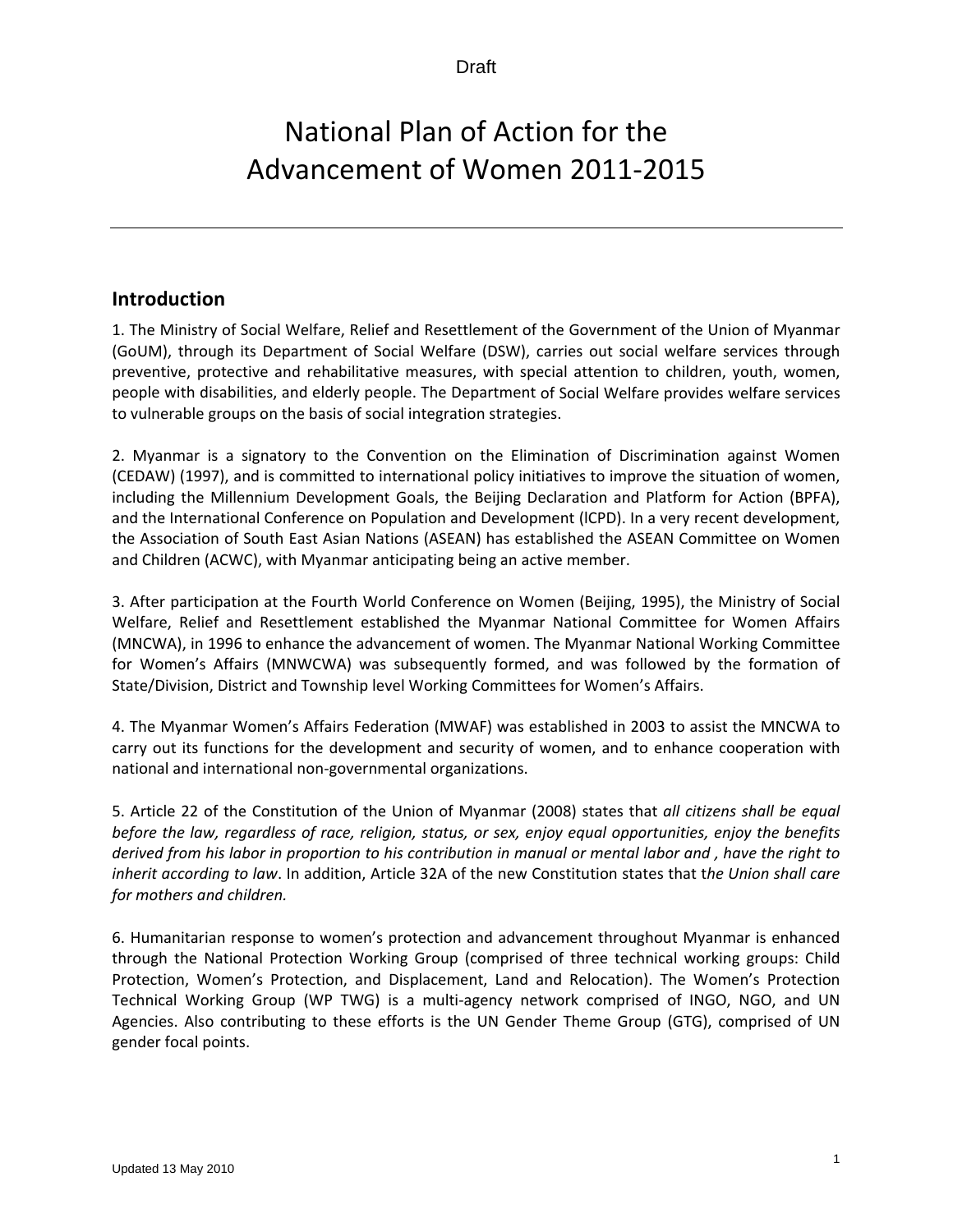## **Background**

At the request of the Department of Social Welfare (DSW), the Women's Protection Technical Working Group was asked to assist in the development of a three‐year National Plan of Action for the Advancement of Women. A Steering Committee to support this process was formed comprising members of the WP TWG and the UN GTG. This overarching framework outlines interventions and anticipated results for the twelve priority areas delineated in the Beijing Platform for Action, and builds upon CEDAW principles, each requiring specific consideration.

## **Vision for Myanmar Women**

Myanmar will be an equitable, inclusive and sustainable society where all women can achieve their rights and aspirations while building a stronger society.

Achievement of this Vision requires:

- Equitable access to resources, opportunities and social services
- Full and active participation in society
- Adequate resourcing and support for women's needs and initiatives
- Commitment to the inclusion of all members of society in all spheres of life
- Valuing women's contribution to society
- Safeguarding and promoting the human rights of women

The National Plan of Action for the Advancement of Women has been developed as a step towards achieving the above vision statement and its underlying requirements. The implementation of the National Plan will result in measurable progress towards fulfilling this vision for Myanmar.

### **Overview**

The National Plan of Action for the Advancement of Women is an expression of the Government of the Union of Myanmar's commitment to the protection, promotion, and realization of the rights of women and girls. This is an integrated Government approach to improving the circumstances of all women and girls in Myanmar. Actions combine to improve outcomes for women and their families in the public sphere, the workplace, the home, and the community.

### **Goal**

All women of Myanmar are empowered and able to fully enjoy their rights with the support of the Government of the Union of Myanmar.

### **Objectives**

For the twelve key areas delineated in this National Plan of Action for the Advancement of Women, the following key objectives are offered:

- **1. Women and Livelihoods:** To strengthen mechanisms for gender mainstreaming in interventions that improve livelihoods and reduce poverty for women and their families
- **2. Women and Education and Training:** To strengthen mechanisms for ensuring equal access to quality, practical formal and non‐formal education for women and girls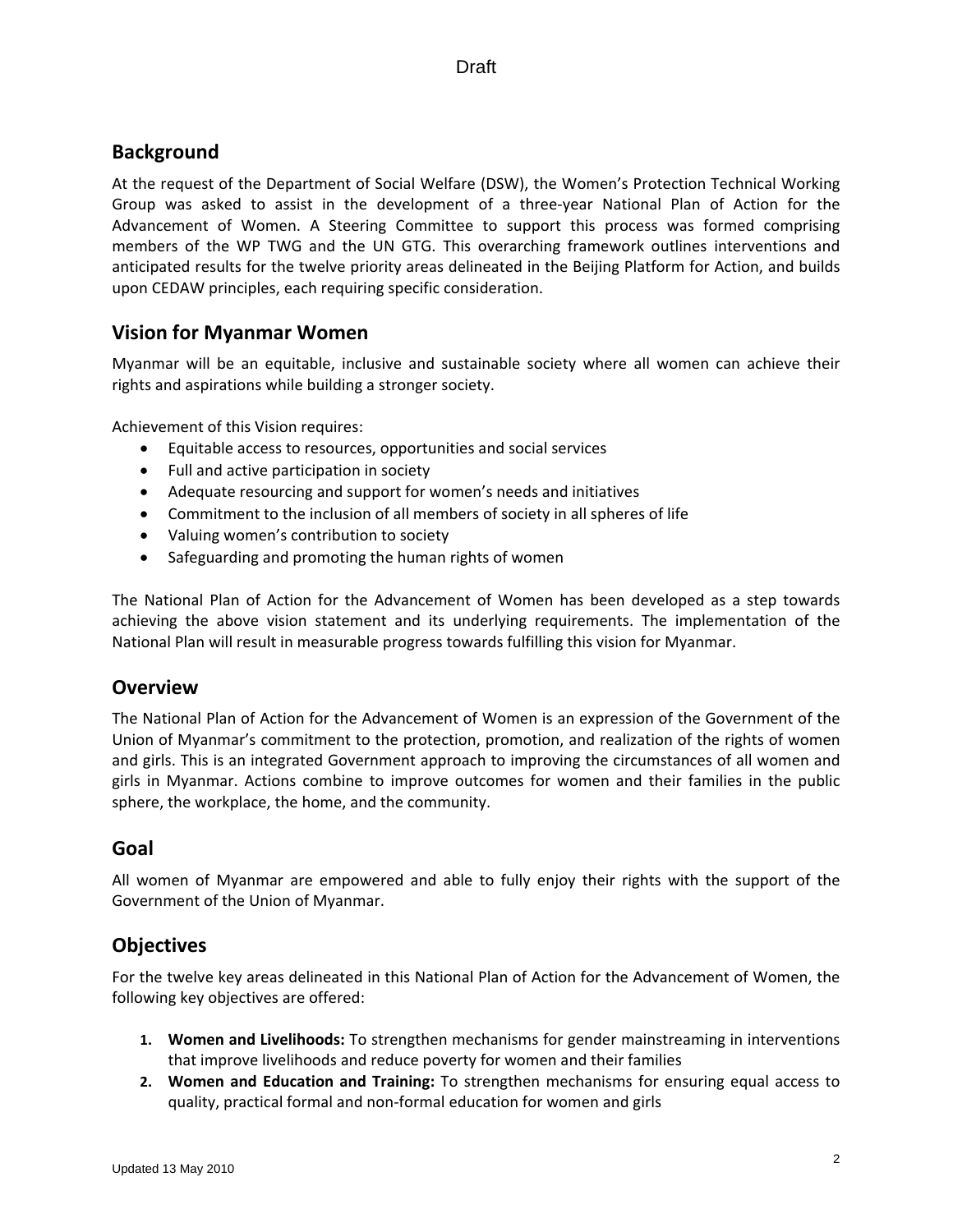- **3. Women and Health:** To strengthen mechanisms for providing women and girls access to quality and affordable health care including sexual and reproductive health services
- **4. Violence Against Women:** To promote the elimination of violence against women while strengthening mechanisms for responding to the needs of survivors and vulnerable women
- **5. Women and Emergencies:** To strengthen mechanisms to ensure women's protection and participation in emergency preparedness and response in conjunction with the Myanmar Action Plan on Disaster Risk Reduction
- **6. Women and the Economy:** To strengthen mechanisms for ensuring women's equal access to fair employment practices, credit, assets, and economic benefits
- **7. Women and Decision Making:** To strengthen women's capacity and institute measures to ensure women's equal access to and full participation in decision making and leadership
- **8. Institutional Mechanisms for the Advancement of Women:** To ensure the participation of women as equal partners in national development and decision-making processes in the community and society
- **9. Women and Human Rights**: To ensure the protection, promotion and realization of women's and girl's economic, social, cultural, civil, and political rights
- **10. Women and the Media:** To strengthen mechanisms for ensuring the advancement of women through public awareness of women's rights and contribution to society
- **11. Women and the Environment:** To strengthen mechanisms for ensuring women's role in the management and safeguarding of natural resources and the environment
- **12. The Girl‐child:** To strengthen mechanisms for promoting and protecting the rights of the Girl‐ child.

## **Strategy**

The Ministry of Social Welfare, Relief and Resettlement will have increased capacity in recognizing, responding to, and reporting on the needs and rights of women. To strengthen capacity and systems for women's protection, in accordance with Myanmar's expressed commitment to international standards, treaties, and agreements, the DSW and its partners will establish multi-agency mechanisms to address key challenges Myanmar women face, as delineated in the Beijing Platform for Action. These include livelihoods, education and training, health, violence against women, emergencies, the economy, decision making, institutional mechanisms for the advancement of women, human rights, media, the environment, and the rights of the Girl-child.

Key focus will be on strengthening the capacity of male and female staff of the Department of Social Welfare and other respective ministries in ensuring understanding of gender concepts and the ability to mainstream gender within their own mandate. This will also include the provision of technical backstopping for relevant focal ministries so as to identify and manage resources to promote the advancement of all women in Myanmar. Integral to this strategy is cooperation, under the guidance of the State, with UN agencies, NGOS, INGOs, and other civil society organizations working in the field of gender and women's empowerment.

By enlisting the commitment of all relevant ministries and its development partners, the Ministry of Social Welfare, Relief and Resettlement intends to promote a unifying set of standards and common references for setting objectives that advance women in all aspects of society to achieve the rights stipulated in the Constitution of the Union of Myanmar, CEDAW, the Beijing Platform for Action, the ICPD Programme of Action, and the Millennium Development Goals.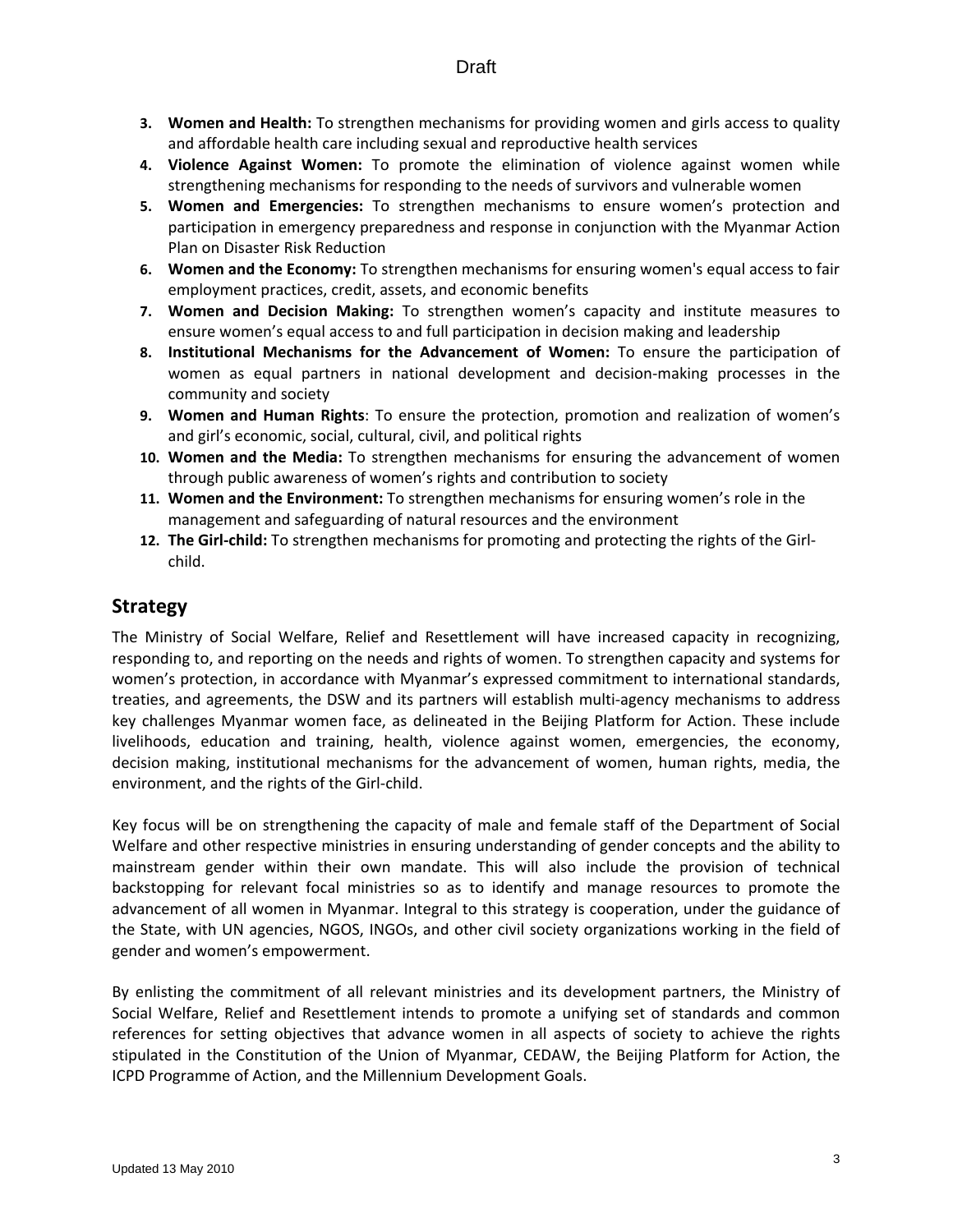## **Proposed Roles and Responsibilities for Implementation of the National Plan of Action for the Advancement of Women**

The proposed institutional arrangement for the operationalisation of the National Plan of Action for the Advancement of Women, under the MNCWA, is a management committee as described in the table below.

| The Management Committee for the National Plan of Action for the<br><b>Advancement of Women</b>                                       |                                                       |                          |  |  |  |
|---------------------------------------------------------------------------------------------------------------------------------------|-------------------------------------------------------|--------------------------|--|--|--|
| <b>Chairperson:</b> Deputy Director General, Department of Social Welfare<br><b>Members:</b> Sub Committee Chairpersons/Focal Persons |                                                       |                          |  |  |  |
|                                                                                                                                       | Sub-Committee:<br>Government Chairperson/             |                          |  |  |  |
|                                                                                                                                       |                                                       | Person<br>Focal          |  |  |  |
| 1.                                                                                                                                    | Women and Livelihoods                                 | Chairperson/Focal person |  |  |  |
| 2.                                                                                                                                    | Women and Education and Training                      | Chairperson/Focal person |  |  |  |
| 3.<br>Women and Health                                                                                                                |                                                       | Chairperson/Focal person |  |  |  |
| 4.                                                                                                                                    | Violence Against Women                                | Chairperson/Focal person |  |  |  |
| 5.                                                                                                                                    | Women and Emergencies                                 | Chairperson/Focal person |  |  |  |
| 6.                                                                                                                                    | Women and the Economy                                 | Chairperson/Focal person |  |  |  |
| 7.                                                                                                                                    | Women and Decision Making                             | Chairperson/Focal person |  |  |  |
| 8.                                                                                                                                    | Institutional Mechanisms for the Advancement of Women | Chairperson/Focal person |  |  |  |
| Chairperson/Focal person<br>9.<br>Women and Human Rights                                                                              |                                                       |                          |  |  |  |
| 10.                                                                                                                                   | Women and the Media                                   | Chairperson/Focal person |  |  |  |
| 11.                                                                                                                                   | Women and the Environment                             | Chairperson/Focal person |  |  |  |
|                                                                                                                                       | 12. The Girl-child                                    | Chairperson/Focal person |  |  |  |

## **Methodology**

The methodology for the National Plan of Action for the Advancement of Women is described in a broad framework (*see below*). Each of the twelve sub‐committees above is responsible for developing and implementing the relevant components of the National Plan of Action for the Advancement of Women, and for systematically monitoring progress using a set of agreed indicators.

## **Cooperation and Coordination**

- a. Timeframe: The three‐year National Plan of Action for the Advancement of Women is for the period mid 2010‐2013. Plans for each component of the overall National Plan will be developed and implemented accordingly.
- b. Resources for the National Plan of Action for the Advancement of Women will be borne by the budget allocated by the Government. Bi-lateral donors, international and national nongovernment organizations, UN Agencies, and other civil society organizations will contribute by providing financial, material, and technical assistance for the implementation of the National Plan of Action for the Advancement of Women.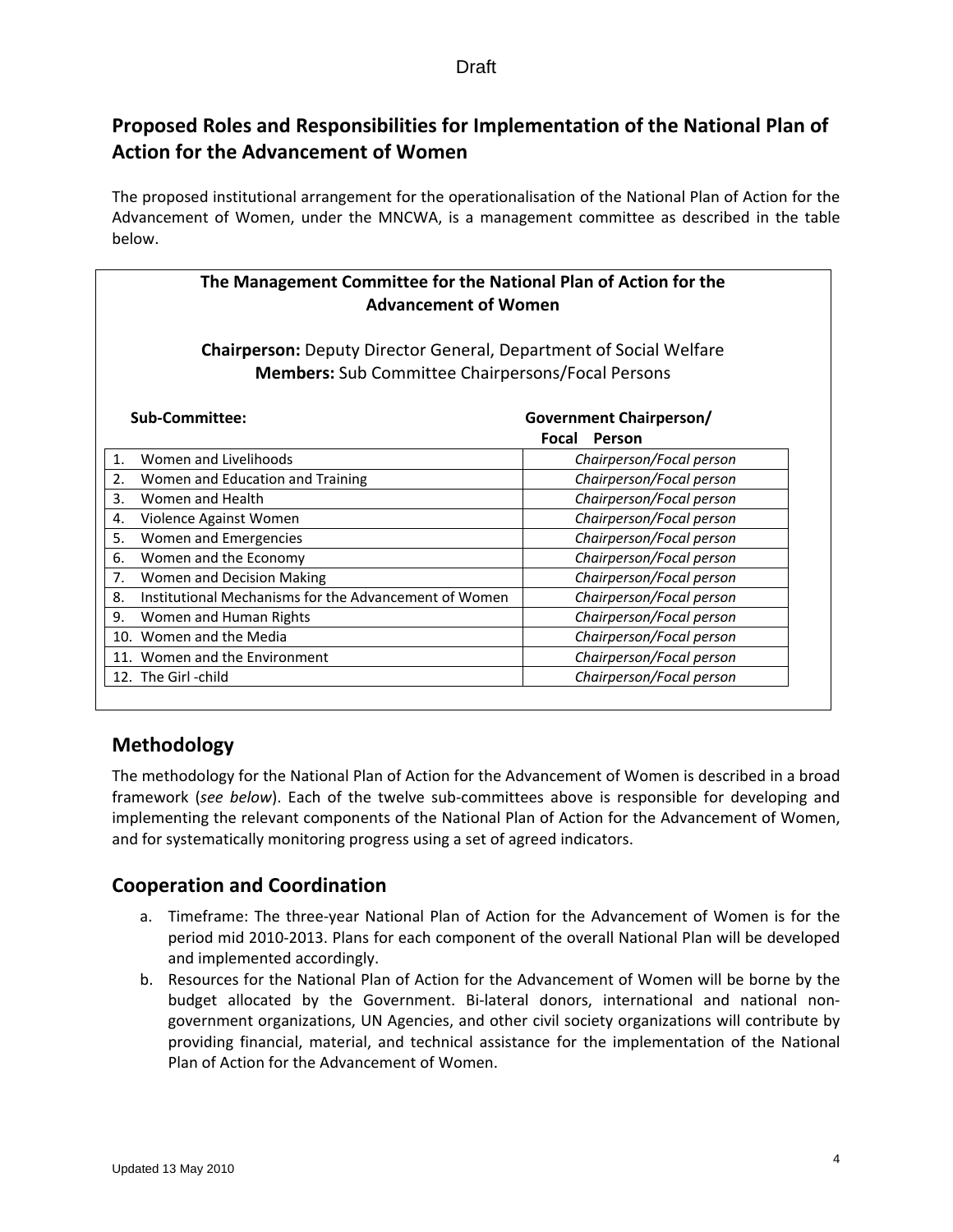- c. Supervision and communication will be as follows:
	- i. The Management Committee for the National Plan of Action for the Advancement of Women (see table above) will develop guidelines and policies for the implementation of the National Plan of Action for the Advancement of Women.
	- ii. The Management Committee for the National Plan of Action for the Advancement of Women will take responsibility for timely implementation, quality assurance, monitoring, and reporting on the National Plan of Action for the Advancement of Women.

## **Monitoring, Evaluation and Reporting**

The core indicators used for the National Plan of Action for the Advancement of Women are part of the monitoring framework that will be adopted by the Management Committee to review progress towards the objectives, and the extent to which efforts are leading towards meeting anticipated outcomes. The Monitoring Framework, including data collection mechanisms, will continue to be developed and refined. Reporting guidelines and timelines will be developed by the Management Committee of the Ministry of Social Welfare, Relief and Resettlement.

## **Establishment of Communication Network**

A variety of communication channels will be utilized to promote participation and collaboration on the part of all stakeholders working for the advancement of Myanmar women. The focal persons can be contacted as follows:

(List of Sub-Committee Chairperson/Focal Person from the table above, for each key area, to be inserted *when confirmed)*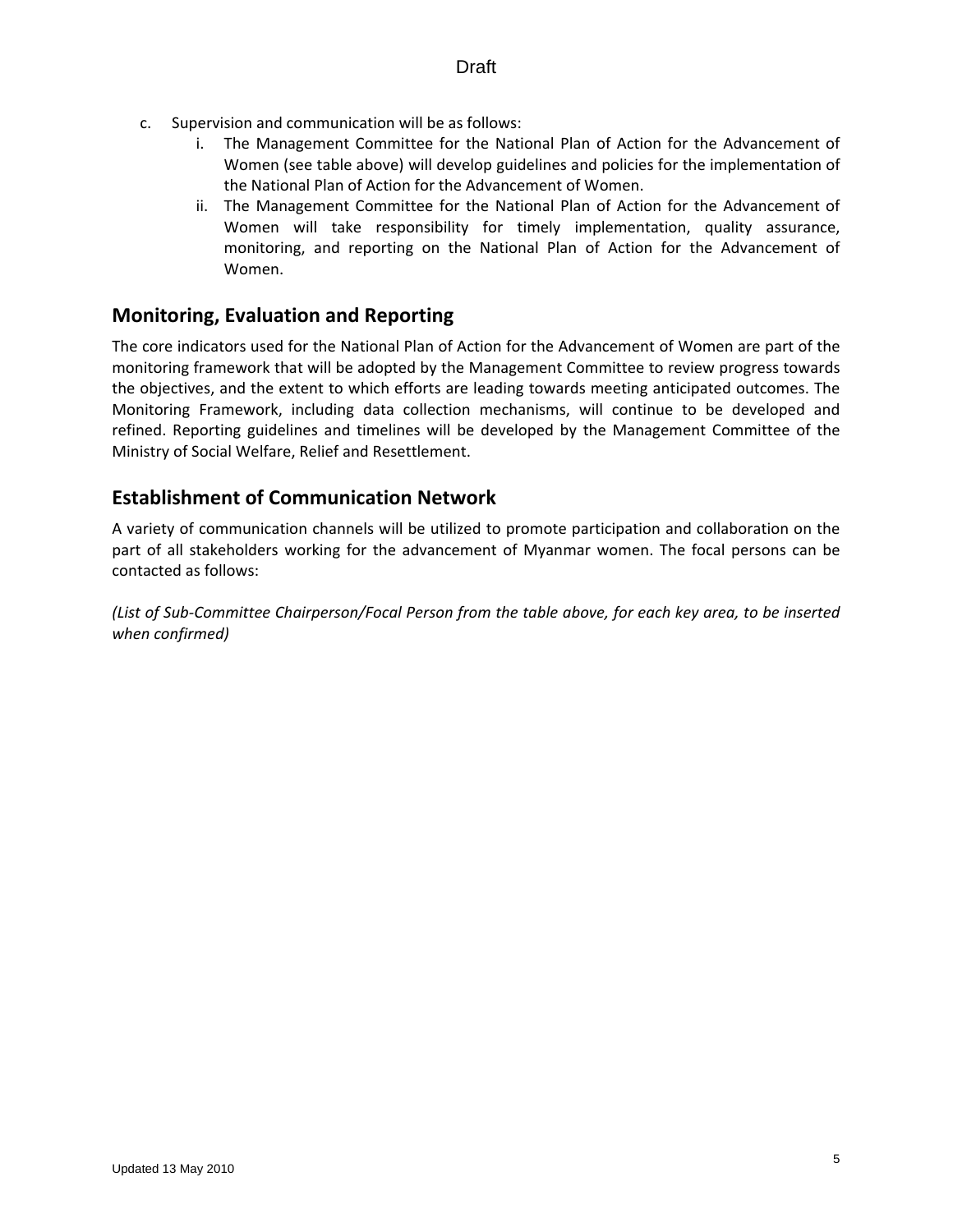#### Draft

## **National Plan of Action for the Advancement of Women 2010‐2013 Framework**

| <b>Priority Area</b>                  | <b>Key Objective</b>                                                                                                                                              | <b>Key Indicators</b>                                                                                                                                                                                                                                                                                                                                                                                                                                                                                                                                                                                                                                                                                                                                                                                                                                                                                                                                                                                                                                                                                                                                                                                                                                                                                                                                                                                                                                                                                                                                                                                                                                                                       | <b>Desired Outcomes</b>                                                                                                                                                                                                                                                                                                                                                                                                                                                                                                                                                                                          |
|---------------------------------------|-------------------------------------------------------------------------------------------------------------------------------------------------------------------|---------------------------------------------------------------------------------------------------------------------------------------------------------------------------------------------------------------------------------------------------------------------------------------------------------------------------------------------------------------------------------------------------------------------------------------------------------------------------------------------------------------------------------------------------------------------------------------------------------------------------------------------------------------------------------------------------------------------------------------------------------------------------------------------------------------------------------------------------------------------------------------------------------------------------------------------------------------------------------------------------------------------------------------------------------------------------------------------------------------------------------------------------------------------------------------------------------------------------------------------------------------------------------------------------------------------------------------------------------------------------------------------------------------------------------------------------------------------------------------------------------------------------------------------------------------------------------------------------------------------------------------------------------------------------------------------|------------------------------------------------------------------------------------------------------------------------------------------------------------------------------------------------------------------------------------------------------------------------------------------------------------------------------------------------------------------------------------------------------------------------------------------------------------------------------------------------------------------------------------------------------------------------------------------------------------------|
| 1.<br><b>Women and</b><br>Livelihoods | To strengthen<br>mechanisms for gender<br>mainstreaming in<br>interventions that<br>improve livelihoods and<br>reduce poverty for<br>women and their<br>families. | Percentage of the national budget allocated for gender mainstreaming training<br>(i.e. gender budgeting, gender impact assessments, gender analysis), activities,<br>and data collection and analysis for Focal Ministries: the Ministry of Fisheries<br>and Livestock and Ministry of Agriculture and Irrigation, Ministry of<br>Cooperatives, Ministry of Commerce, and the Ministry of Industry.<br>Number of male and female focal ministry personnel at national and local<br>levels with increased understanding of gender concepts and mainstreaming,<br>and expressing ways of integrating CEDAW recommendations, the Beijing<br>Platform for Action (BPFA), and the Millennium Development Goals (MDGs)<br>into their work.<br>Percentage of female-headed institutions/departments.<br>Percentage of documents (i.e. research reports, strategic plans) published by<br>the above-cited Ministries related to livelihoods, income and employment that<br>reflect gender sensitive <sup>1</sup> data disaggregated by sex, age, ethnicity and locality.<br>Number of focal ministries implementing the livelihood component of the<br>national plan of action for advancement of women with new or amended<br>policies/procedures that reflect gender mainstreaming.<br>Number of instances of practical application of training and technical support<br>provided (i.e. change in policy, procedures gender impact assessment<br>undertaken, new livelihoods initiatives targeting women, efforts to protect<br>basic rights of migrants, facilitation of remittances, efforts to improve<br>conditions for returning women migrants) on the part of focal ministry<br>personnel. | Enhanced collaboration between the MSWRR and<br>a)<br>focal ministries (Agriculture and Irrigation, Fisheries<br>and Livestock, Cooperatives, Commerce, and Industry<br>to improve women's livelihoods);<br>b) Women's livelihoods improved;<br>c) Focal ministry staff able to better understand gender<br>concepts and mainstreaming and to collect, analyze,<br>use and disseminate sex disaggregated and gender-<br>sensitive data related to livelihoods; and<br>d) Policies/ procedures/guidelines for improving<br>women's livelihoods developed in line with CEDAW<br>and the BPFA, and operationalised. |

<sup>&</sup>lt;sup>1</sup> Gender sensitive data takes into account the different needs of men and women at all stages of data definition, collection, dissemination and analysis processes. As well as being sex-disaggregated, gender sensitive data includes data that highlights the differences in gender roles, resources, norms and values.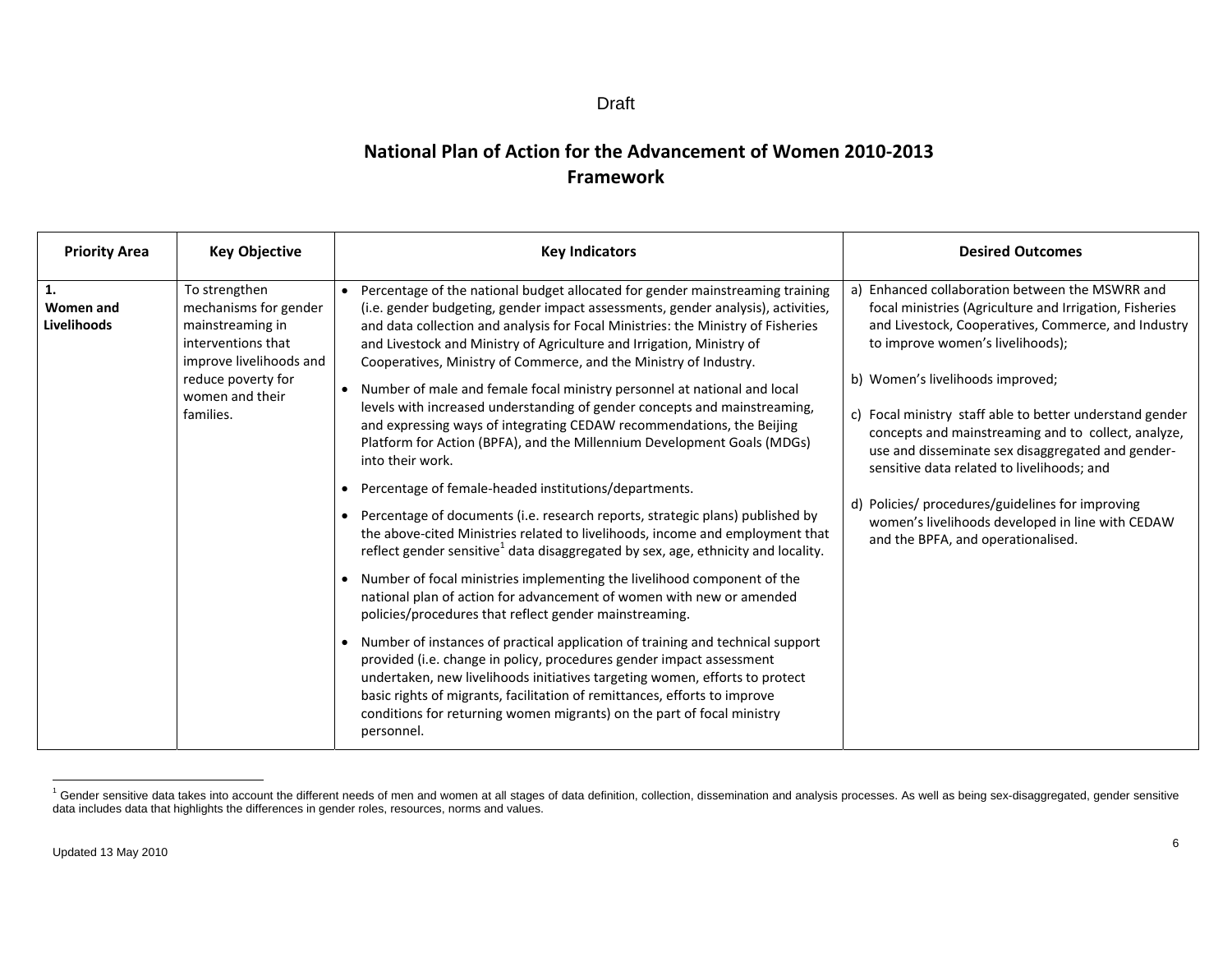| <b>Draft</b>                                                      |                                                                                                                                                 |                                                                                                                                                                                                                                                                                                                                                                                                                                                                                                                                                                                                                                                                                                                                                                                                                                                                                                                                                                                                                                                                                                                                                                                                                                                                                                                                                                                                                                                                                                                                                                                                                                                                                                                   |                                                                                                                                                                                                                                                                                                                                                                                                                                                                                                                                                                    |
|-------------------------------------------------------------------|-------------------------------------------------------------------------------------------------------------------------------------------------|-------------------------------------------------------------------------------------------------------------------------------------------------------------------------------------------------------------------------------------------------------------------------------------------------------------------------------------------------------------------------------------------------------------------------------------------------------------------------------------------------------------------------------------------------------------------------------------------------------------------------------------------------------------------------------------------------------------------------------------------------------------------------------------------------------------------------------------------------------------------------------------------------------------------------------------------------------------------------------------------------------------------------------------------------------------------------------------------------------------------------------------------------------------------------------------------------------------------------------------------------------------------------------------------------------------------------------------------------------------------------------------------------------------------------------------------------------------------------------------------------------------------------------------------------------------------------------------------------------------------------------------------------------------------------------------------------------------------|--------------------------------------------------------------------------------------------------------------------------------------------------------------------------------------------------------------------------------------------------------------------------------------------------------------------------------------------------------------------------------------------------------------------------------------------------------------------------------------------------------------------------------------------------------------------|
| <b>Priority Area</b>                                              | <b>Key Objective</b>                                                                                                                            | <b>Key Indicators</b>                                                                                                                                                                                                                                                                                                                                                                                                                                                                                                                                                                                                                                                                                                                                                                                                                                                                                                                                                                                                                                                                                                                                                                                                                                                                                                                                                                                                                                                                                                                                                                                                                                                                                             | <b>Desired Outcomes</b>                                                                                                                                                                                                                                                                                                                                                                                                                                                                                                                                            |
| 2.<br><b>Women and</b><br><b>Education and</b><br><b>Training</b> | To strengthen<br>mechanisms for<br>ensuring equal access<br>to quality, practical<br>formal and non-formal<br>education for women<br>and girls. | Percentage of national budget allocated for gender mainstreaming training<br>(i.e. gender budgeting, gender impact assessments, gender analysis),<br>activities, and data collection and analysis for the Ministry of Education and<br>Ministry of Labour.<br>Number of women and girls benefiting from non-formal and formal education<br>$\bullet$<br>opportunities.<br>Number of male and female focal ministry personnel at national and local<br>levels, including local traditional teachers <sup>2</sup> , with increased understanding of<br>gender concepts and mainstreaming, and expressing ways of integrating<br>CEDAW recommendations, the Beijing Platform for Action, and the<br>Millennium Development Goals into their work.<br>Percentage of documents (i.e. strategic plans, research projects) published by<br>the above-cited Ministries that reflect gender sensitive data disaggregated by<br>sex, age, ethnicity and locality related to women's formal and non-formal<br>education, and vocational training including information on literacy,<br>enrolment, and retention rates.<br>Percentage of women completing formal and non-formal education in male<br>dominated spheres (i.e. technology and science).<br>Percentage of female-headed institutions/departments (i.e. universities,<br>colleges, ministerial departments).<br>Number of instances of practical application of training and technical support<br>provided (i.e. inclusion of human rights education in curricula, inclusion of sex<br>education in curricula, introduction of gender studies courses, educational<br>reform, ensuring gender equality in curriculum) on the part of focal ministry<br>personnel. | Enhanced collaboration between the MSWRR, and<br>a)<br>focal ministries (Education, Labour) in improving<br>women's education and training;<br>b) Women and girls have increased accessibility to<br>formal and non-formal education;<br>c) Focal ministry staff able to better understand gender<br>concepts and mainstreaming and who can collect,<br>analyze, use and disseminate sex disaggregated and<br>gender sensitive data related to education; and<br>d) Policies/ procedures/guidelines for improving<br>women's and girls' education operationalised. |
| 3.<br><b>Women and Health</b>                                     | To strengthen<br>mechanisms for<br>providing women and<br>girls access to quality<br>and affordable health                                      | Percentage of the national budget allocated for gender mainstreaming<br>training for focal ministries (Ministry of Health) i.e. gender budgeting, gender<br>impact assessments, gender analysis, activities, data collection and analysis,<br>and sexual and reproductive health including HIV/AIDS prevention, treatment,<br>care and support.                                                                                                                                                                                                                                                                                                                                                                                                                                                                                                                                                                                                                                                                                                                                                                                                                                                                                                                                                                                                                                                                                                                                                                                                                                                                                                                                                                   | a) Enhanced collaboration with the MSWRR, the<br>Ministry of Health for the promotion of women's<br>health;<br>b) Women and girls have increased accessibility to                                                                                                                                                                                                                                                                                                                                                                                                  |

 $2$  Includes all non-formal teachers including those teaching in monasteries as well as in non-formal community schools.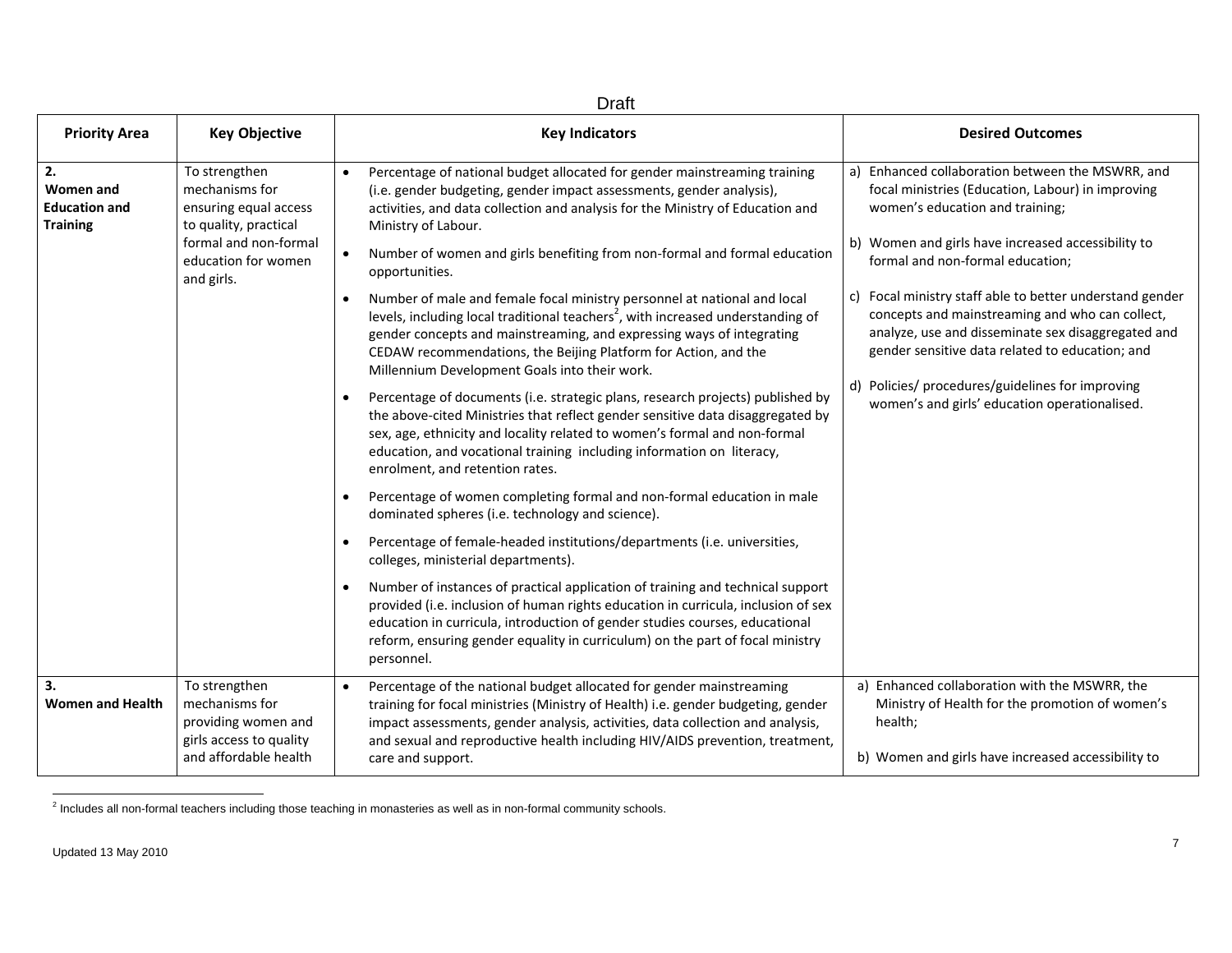| Draft                                                      |                                                                                                                                                                         |                                                                                                                                                                                                                                                                                                                                                                                                                                                                                                                                                                                                                                  |                                                                                                                                                                                                                                                                                               |
|------------------------------------------------------------|-------------------------------------------------------------------------------------------------------------------------------------------------------------------------|----------------------------------------------------------------------------------------------------------------------------------------------------------------------------------------------------------------------------------------------------------------------------------------------------------------------------------------------------------------------------------------------------------------------------------------------------------------------------------------------------------------------------------------------------------------------------------------------------------------------------------|-----------------------------------------------------------------------------------------------------------------------------------------------------------------------------------------------------------------------------------------------------------------------------------------------|
| <b>Priority Area</b>                                       | <b>Key Objective</b>                                                                                                                                                    | <b>Key Indicators</b>                                                                                                                                                                                                                                                                                                                                                                                                                                                                                                                                                                                                            | <b>Desired Outcomes</b>                                                                                                                                                                                                                                                                       |
|                                                            | care including sexual<br>and reproductive health<br>services.                                                                                                           | Number of male and female focal ministry personnel at national and local<br>levels with increased understanding of gender concepts and mainstreaming,<br>and expressing ways of integrating CEDAW recommendations, the Beijing<br>Platform for Action, and the Millennium Development Goals into their work.<br>Percentage of female-headed institutions/departments.<br>Percentage of health surveys and health management information systems<br>$\bullet$<br>using gender sensitive data disaggregated by sex, age, ethnicity and locality.<br>Number of instances of practical application of training and technical support | health care including sexual and reproductive health<br>services;<br>c) Ministry of Health staff able to better understand<br>gender concepts and mainstreaming and who can<br>collect, analyze, use and disseminate sex<br>disaggregated and gender sensitive data related to<br>health; and |
|                                                            |                                                                                                                                                                         | provided (change in policy, procedures, effective coordination, community<br>participation, cultural sensitivity etc) on the part of focal ministry personnel.                                                                                                                                                                                                                                                                                                                                                                                                                                                                   | d) Policies/ procedures/guidelines/resources in place<br>for improving women's health developed and<br>operationalised.                                                                                                                                                                       |
| 4.<br><b>Violence Against</b><br><b>Women</b> <sup>3</sup> | To promote the<br>elimination of violence<br>against women while<br>strengthening<br>mechanisms for<br>responding to the<br>needs of survivors and<br>vulnerable women. | Percentage of national budget allocated for training police (Ministry of Home<br>$\bullet$<br>Affairs), members of the judiciary, and local authorities for the prevention and<br>elimination of violence against women as well as counselling, treating and<br>protecting survivors of violence.                                                                                                                                                                                                                                                                                                                                | a) Enhanced collaboration between the MSWRR and<br>focal ministries (Home Affairs-Police, Information,<br>Health), the offices of Chief Justice, Attorney<br>General, and other responsible actors (police, health                                                                            |
|                                                            |                                                                                                                                                                         | Number of police, law enforcement and local authorities, officers, health<br>personnel and social workers trained and implementing measures to prevent<br>and respond to domestic violence, rape, and other forms of violence against<br>women. This includes measures to counsel, refer, treat and protect female<br>survivors of violence in a way that safeguards the human rights of women.                                                                                                                                                                                                                                  | personnel, local authorities, social workers) to<br>prevent and alleviate violence against women;<br>b) Duty bearers <sup>4</sup> better able to prevent and respond to<br>violence against women and trafficking and counsel,<br>treat and protect survivors of violence;                    |
|                                                            |                                                                                                                                                                         | Percentage of women and girls and their parents who know where to go for<br>services and how to seek legal redress.                                                                                                                                                                                                                                                                                                                                                                                                                                                                                                              | c) Duty bearers better understand gender concepts<br>and mainstreaming and who can collect, analyze,                                                                                                                                                                                          |
|                                                            |                                                                                                                                                                         | Percentage of community level committees comprised of active male and<br>female members committed to responding to violence against women and<br>providing services to women survivors.                                                                                                                                                                                                                                                                                                                                                                                                                                          | use and disseminate sex disaggregated and gender-<br>sensitive data related to violence against women;                                                                                                                                                                                        |
|                                                            |                                                                                                                                                                         | Percentage of men and women in the general public with increased<br>awareness of the impact of violence against women.                                                                                                                                                                                                                                                                                                                                                                                                                                                                                                           | d) Anti-Trafficking Law and 5-year Plan of Action<br>operationalised, with continued reduction in the<br>trafficking of women and girls and improved                                                                                                                                          |

<sup>&</sup>lt;sup>3</sup>The UN defines "violence against women" to mean any act of gender‐based violence that results in, or is likely to result in, physical, sexual or psychological harm or suffering to women, including threats of such acts, coercion or arbitrary deprivation of liberty, whether occurring in public or private life. Any act of commission or omission by individuals or the state, in private or pu harm, suffering or threat to girls and women, and reflects systematic discrimination- including harmful traditional practices and denial of human rights because of gender" (Hayward R F 2000. Breaking the Earthenware Jar: L South Asia to end VAW and girls. UNICEF.

 $4$  Duty bearers refers to those listed in the second key indicator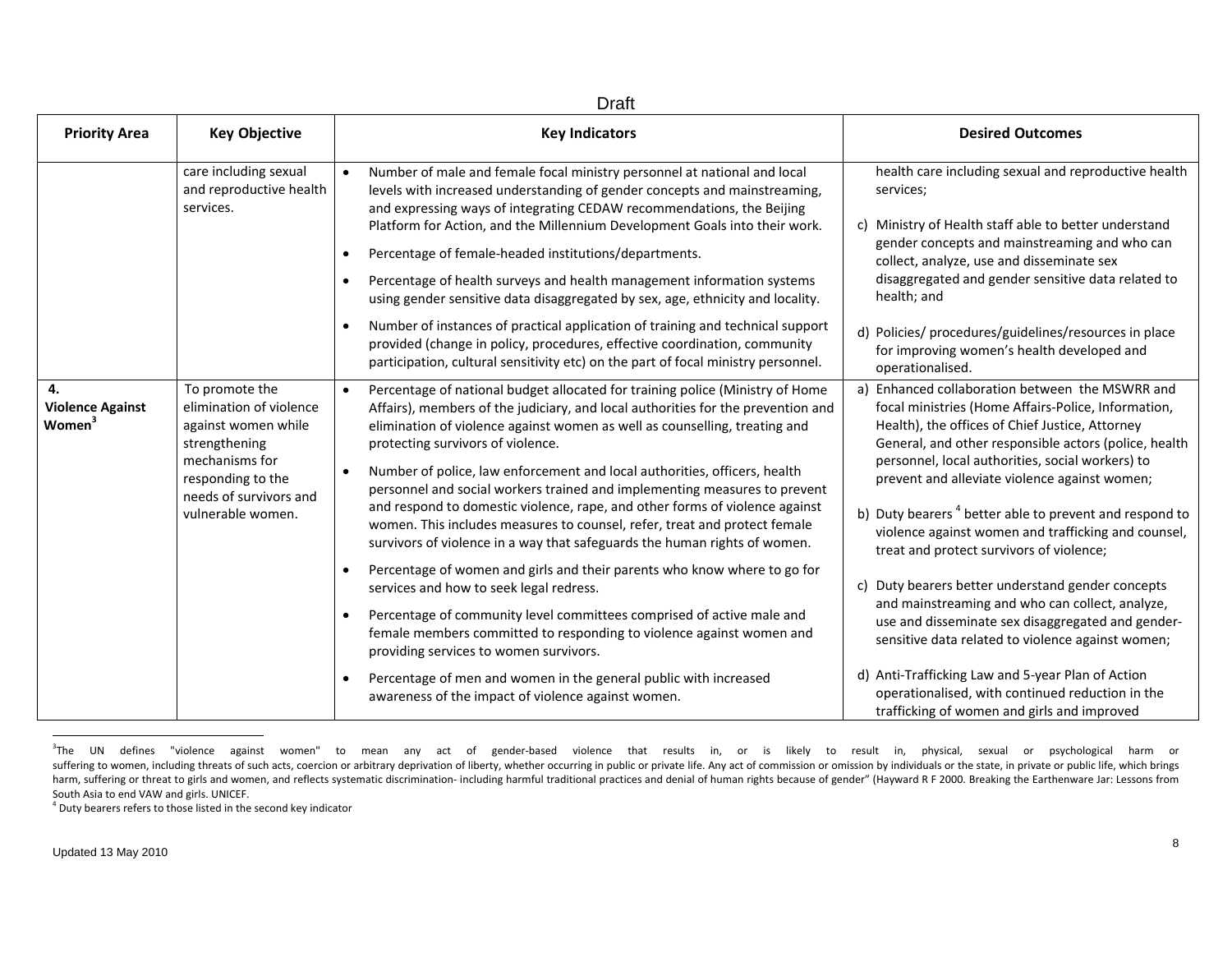| <b>Priority Area</b>                  | <b>Key Objective</b>                                                                                                                                                                                                  | <b>Key Indicators</b>                                                                                                                                                                                                                                                                                                                                                                                                                                                                                                                                                                                                                                                                                                                 | <b>Desired Outcomes</b>                                                                                                                                                                                                                                                                    |
|---------------------------------------|-----------------------------------------------------------------------------------------------------------------------------------------------------------------------------------------------------------------------|---------------------------------------------------------------------------------------------------------------------------------------------------------------------------------------------------------------------------------------------------------------------------------------------------------------------------------------------------------------------------------------------------------------------------------------------------------------------------------------------------------------------------------------------------------------------------------------------------------------------------------------------------------------------------------------------------------------------------------------|--------------------------------------------------------------------------------------------------------------------------------------------------------------------------------------------------------------------------------------------------------------------------------------------|
|                                       |                                                                                                                                                                                                                       | Number of instances of practical application of training and technical support<br>provided (i.e. number of instances of enforcement of the Anti-Trafficking Law,<br>cases of violence against women handled and recorded by police<br>disaggregated by sex, age, ethnicity and locality, studies of causes and<br>consequences of violence against women, number of instances of<br>international/ regional/ national collaboration in eliminating trafficking and<br>the forced/coerced sale of sex/sexual services, policies, guidelines, laws<br>drafted to respond to violence against women, recognition of marital rape as<br>a legal offence, abuse cases publicized in the media) on the part of focal<br>ministry personnel. | reintegration services for trafficked women; and<br>e) Policies/laws/ procedures/guidelines in place for<br>preventing, responding, and promoting awareness<br>of violence against women.                                                                                                  |
| 5.<br>Women and<br><b>Emergencies</b> | To strengthen<br>mechanisms to ensure<br>women's protection<br>and participation in<br>emergency<br>preparedness and<br>response in accordance<br>with Myanmar Action<br>Plan on Disaster Risk<br>Reduction (MAPDRR). | Percentage of national and local budgets of focal ministries/departments<br>allocated specifically for protecting and ensuring women's rights in<br>emergencies and the establishment of mechanisms for referrals and services<br>for women in emergencies.<br>Percentage of women who report knowing where to go to access general<br>emergency information and services.                                                                                                                                                                                                                                                                                                                                                            | a) Enhanced collaboration between the MSWRR and<br>concerned ministries and authorities, NGOs, INGOs,<br>UN Agencies, other civil society organizations and<br>private sector to DRR and emergency response<br>actors better plan for and respond to the needs of<br>women in emergencies; |
|                                       |                                                                                                                                                                                                                       | Percentage of relief and resettlement policy formation committees and<br>response and preparedness committees that have equitable representation of<br>women and men as members.                                                                                                                                                                                                                                                                                                                                                                                                                                                                                                                                                      | b) Guidelines for giving women key roles in emergency<br>response and risk reduction operationalised;                                                                                                                                                                                      |
|                                       |                                                                                                                                                                                                                       | Number of relief and humanitarian actors with increased understanding of<br>and capacity to respond to gender concerns.                                                                                                                                                                                                                                                                                                                                                                                                                                                                                                                                                                                                               | c) DRR and emergency response actors able to better<br>understand gender concepts and mainstreaming and                                                                                                                                                                                    |
|                                       |                                                                                                                                                                                                                       | Number of policies/procedures/guidelines/gender sensitive applications of<br>MAPDRR in place that respond to the needs of women in emergencies.                                                                                                                                                                                                                                                                                                                                                                                                                                                                                                                                                                                       | collect, analyze, use and disseminate sex<br>disaggregated and gender data related to<br>emergencies;                                                                                                                                                                                      |
|                                       |                                                                                                                                                                                                                       | Percentage of surveys and information management systems using gender<br>sensitive data disaggregated by sex, age, ethnicity and locality.                                                                                                                                                                                                                                                                                                                                                                                                                                                                                                                                                                                            | d) Women and girls have equal access to resources,                                                                                                                                                                                                                                         |
|                                       |                                                                                                                                                                                                                       | Number of instances of practical application of training and technical support<br>provided (i.e. improved recording and handling of cases of violence against<br>women by police, local authorities, or community based organizations, DRR<br>legislation, policies, and programmes with gender perspectives).                                                                                                                                                                                                                                                                                                                                                                                                                        | benefits, and services in emergency situations<br>according to Myanmar Plan of Action on Disaster<br>Risk Reduction; and                                                                                                                                                                   |
|                                       |                                                                                                                                                                                                                       |                                                                                                                                                                                                                                                                                                                                                                                                                                                                                                                                                                                                                                                                                                                                       | e) Policies/ procedures/guidelines for Disaster Risk                                                                                                                                                                                                                                       |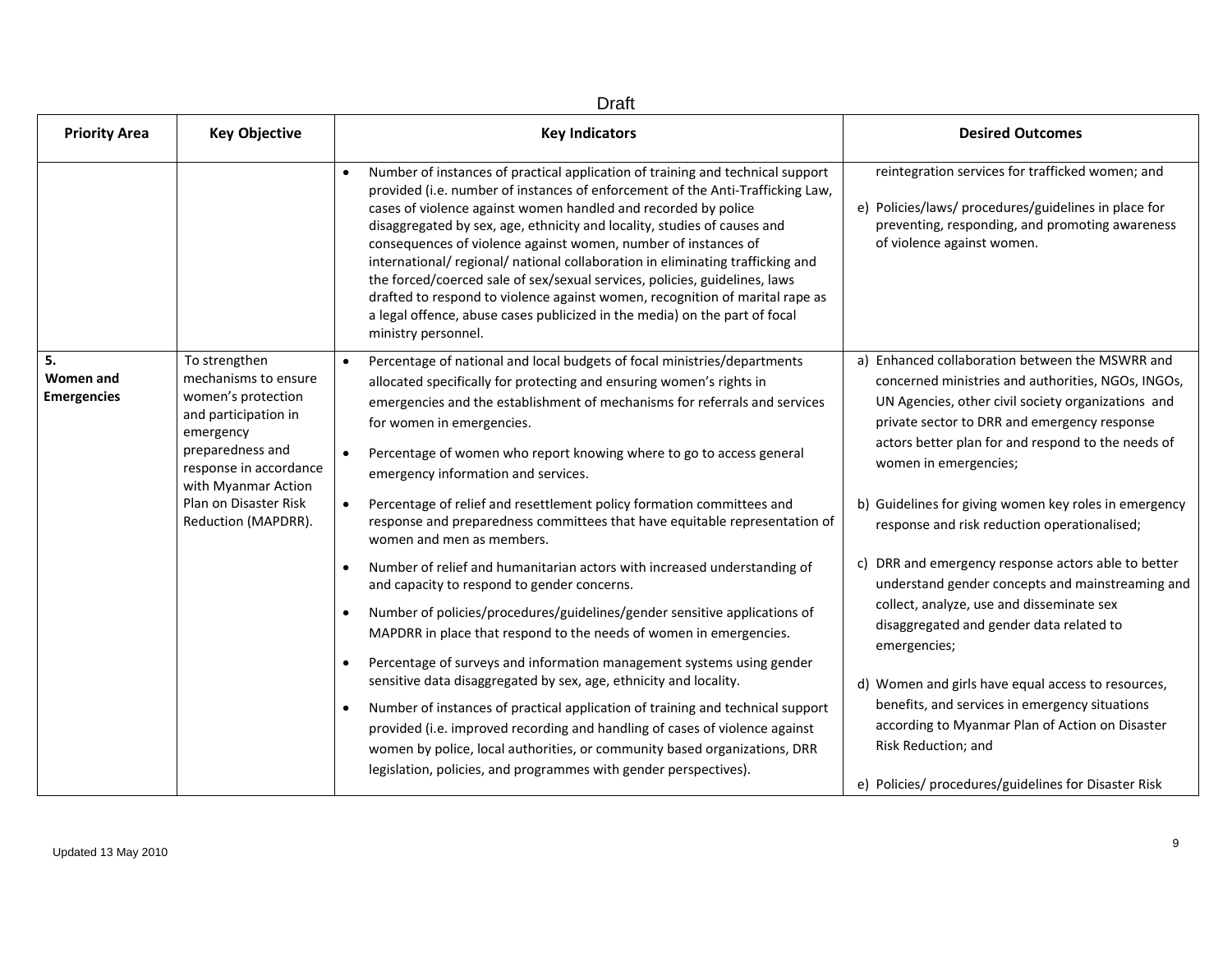| <b>Draft</b>                              |                                                                                                                                                   |                                                                                                                                                                                                                                                                                                                                                                                                                                                                                                                                                                                                                                                                                                                                                                                                                                                                                                                                                                                                                                                                                                                                                                                                                                                                                                                                                                                                                                                                                                                                                                                                                                                                                                                                                                               |                                                                                                                                                                                                                                                                                                                                                                                                                                                                                                                                                                                                                                                                                                                                             |
|-------------------------------------------|---------------------------------------------------------------------------------------------------------------------------------------------------|-------------------------------------------------------------------------------------------------------------------------------------------------------------------------------------------------------------------------------------------------------------------------------------------------------------------------------------------------------------------------------------------------------------------------------------------------------------------------------------------------------------------------------------------------------------------------------------------------------------------------------------------------------------------------------------------------------------------------------------------------------------------------------------------------------------------------------------------------------------------------------------------------------------------------------------------------------------------------------------------------------------------------------------------------------------------------------------------------------------------------------------------------------------------------------------------------------------------------------------------------------------------------------------------------------------------------------------------------------------------------------------------------------------------------------------------------------------------------------------------------------------------------------------------------------------------------------------------------------------------------------------------------------------------------------------------------------------------------------------------------------------------------------|---------------------------------------------------------------------------------------------------------------------------------------------------------------------------------------------------------------------------------------------------------------------------------------------------------------------------------------------------------------------------------------------------------------------------------------------------------------------------------------------------------------------------------------------------------------------------------------------------------------------------------------------------------------------------------------------------------------------------------------------|
| <b>Priority Area</b>                      | <b>Key Objective</b>                                                                                                                              | <b>Key Indicators</b>                                                                                                                                                                                                                                                                                                                                                                                                                                                                                                                                                                                                                                                                                                                                                                                                                                                                                                                                                                                                                                                                                                                                                                                                                                                                                                                                                                                                                                                                                                                                                                                                                                                                                                                                                         | <b>Desired Outcomes</b>                                                                                                                                                                                                                                                                                                                                                                                                                                                                                                                                                                                                                                                                                                                     |
|                                           |                                                                                                                                                   |                                                                                                                                                                                                                                                                                                                                                                                                                                                                                                                                                                                                                                                                                                                                                                                                                                                                                                                                                                                                                                                                                                                                                                                                                                                                                                                                                                                                                                                                                                                                                                                                                                                                                                                                                                               | Reduction and responding to the needs of women in<br>emergencies operationalised.                                                                                                                                                                                                                                                                                                                                                                                                                                                                                                                                                                                                                                                           |
| 6.<br>Women and the<br>Economy            | To strengthen<br>mechanisms for<br>ensuring women's<br>equal access to fair<br>employment practices,<br>credit, assets, and<br>economic benefits. | Percentage allocated in the national budget of concerned ministries (Ministry<br>of Labour and MSWRR) for promoting equal compensation and equal<br>employment opportunities, fair employment and remuneration practices<br>(equal pay for equal work) and, equal access to resources credit and<br>information for women and men.<br>Percentage of women's participation in wage labour outside the agriculture<br>sector.<br>Number of male and female focal ministry personnel at national and local<br>levels with increased understanding of gender concepts and mainstreaming,<br>and expressing ways of integrating CEDAW recommendations, the Beijing<br>Platform for Action, and the Millennium Development Goals into their work.<br>Percentage of female-headed institutions/departments.<br>Percentage of labour force surveys, migrant worker surveys, and other<br>pertinent data collection activities using gender sensitive data disaggregated<br>by sex, age, ethnicity and locality (e.g. number or percentage of sectors able<br>to report on sex disparities in wages).<br>Percentage of women technical and professional workers.<br>$\bullet$<br>Number of instances of practical application of training and technical support<br>$\bullet$<br>provided (i.e. change in policy, procedures, mechanisms to address<br>discrimination, increase in number of women accessing resources/support for<br>gainful and meaningful employment, efforts to promote balance between<br>reproductive work and income generation, quota system for women in<br>management, implementation of workplace policies that include provisions of<br>non-harassment and equal pay for equal work, improved hiring processes) on<br>the part of focal ministry personnel. | a) Enhanced collaboration between the MSWRR and<br>the Ministry of Labour for ensuring equal economic<br>rights for women;<br>b) Women's equal rights, safety, and advancement are<br>increasingly valued in the work place;<br>c) Focal ministry staff able to better understand<br>gender concepts and mainstreaming and who can<br>collect, analyze, use and disseminate sex<br>disaggregated and gender sensitive data related to<br>the economy;<br>d) Policies/ procedures/guidelines in place for<br>promoting economic equality for all people<br>operationalised; and<br>e) Public and private sector awareness of the<br>importance of equal opportunities and<br>compensation for men and women in the workforce<br>is promoted. |
| 7.<br>Women and<br><b>Decision Making</b> | To strengthen women's<br>capacity and institute<br>measures to ensure<br>women's equal access                                                     | Percentage of ministries and departments using affirmative<br>$\bullet$<br>action/government quota systems to ensure equitable representation of<br>women in decision making positions.                                                                                                                                                                                                                                                                                                                                                                                                                                                                                                                                                                                                                                                                                                                                                                                                                                                                                                                                                                                                                                                                                                                                                                                                                                                                                                                                                                                                                                                                                                                                                                                       | a) Enhanced collaboration with the MSWRR, relevant<br>ministries, particularly men and women leaders, to<br>promote women in decision making;                                                                                                                                                                                                                                                                                                                                                                                                                                                                                                                                                                                               |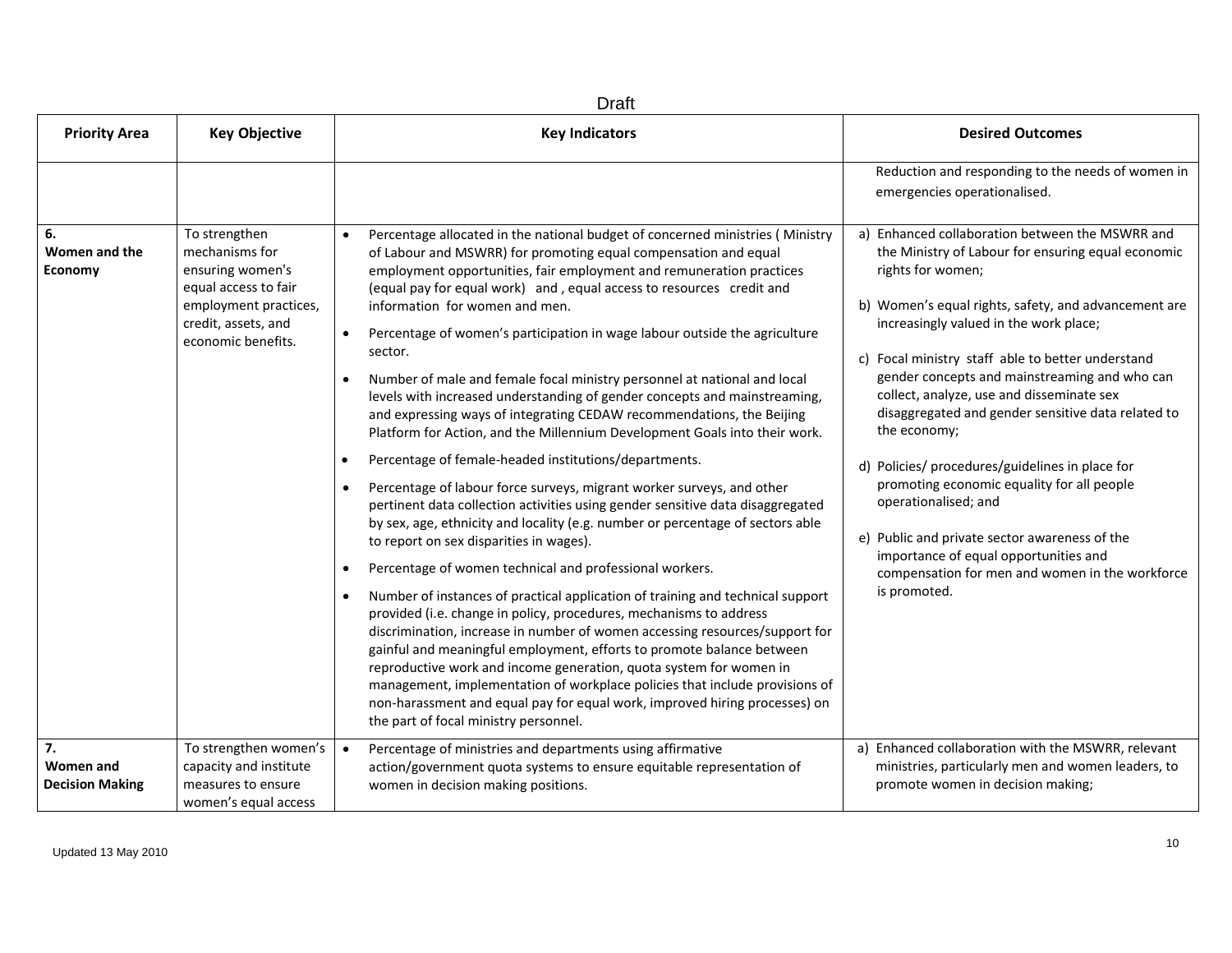| <b>Draft</b>                                                                              |                                                                                                                                                              |                                                                                                                                                                                                                                                                                                                                                                                                                                                                                                                                                                                                                                                                                                                                                                                                                                                                                                                                                                                                                                                                                                                                                                                                                                                                                                                                    |                                                                                                                                                                                                                                                                                                                                                                                                                                                                                                                                                                                                                                                                                                                                                                                                            |
|-------------------------------------------------------------------------------------------|--------------------------------------------------------------------------------------------------------------------------------------------------------------|------------------------------------------------------------------------------------------------------------------------------------------------------------------------------------------------------------------------------------------------------------------------------------------------------------------------------------------------------------------------------------------------------------------------------------------------------------------------------------------------------------------------------------------------------------------------------------------------------------------------------------------------------------------------------------------------------------------------------------------------------------------------------------------------------------------------------------------------------------------------------------------------------------------------------------------------------------------------------------------------------------------------------------------------------------------------------------------------------------------------------------------------------------------------------------------------------------------------------------------------------------------------------------------------------------------------------------|------------------------------------------------------------------------------------------------------------------------------------------------------------------------------------------------------------------------------------------------------------------------------------------------------------------------------------------------------------------------------------------------------------------------------------------------------------------------------------------------------------------------------------------------------------------------------------------------------------------------------------------------------------------------------------------------------------------------------------------------------------------------------------------------------------|
| <b>Priority Area</b>                                                                      | <b>Key Objective</b>                                                                                                                                         | <b>Key Indicators</b>                                                                                                                                                                                                                                                                                                                                                                                                                                                                                                                                                                                                                                                                                                                                                                                                                                                                                                                                                                                                                                                                                                                                                                                                                                                                                                              | <b>Desired Outcomes</b>                                                                                                                                                                                                                                                                                                                                                                                                                                                                                                                                                                                                                                                                                                                                                                                    |
|                                                                                           | to and full participation<br>in decision making and<br>leadership.                                                                                           | Percentage of senior government positions held by women (i.e. in the<br>$\bullet$<br>anticipated Myanmar parliament, in administration, legal profession, law<br>enforcement, and judiciary at all levels (village, village tract, township, state<br>and national).                                                                                                                                                                                                                                                                                                                                                                                                                                                                                                                                                                                                                                                                                                                                                                                                                                                                                                                                                                                                                                                               | b) Policies, legislation and mechanisms for promotion<br>of women's participation in governance, senior<br>management and decision making positions<br>developed;                                                                                                                                                                                                                                                                                                                                                                                                                                                                                                                                                                                                                                          |
|                                                                                           |                                                                                                                                                              | Number of instances that reflect increased skills of women in leadership roles<br>within MNCWA.<br>Percentage of women managers, senior officials and legislators, and<br>$\bullet$<br>parliamentarians.                                                                                                                                                                                                                                                                                                                                                                                                                                                                                                                                                                                                                                                                                                                                                                                                                                                                                                                                                                                                                                                                                                                           | c) Women are consulted in matters that affect their<br>lives and enjoy increased opportunities for taking<br>positions of leadership at the national and local<br>level; and                                                                                                                                                                                                                                                                                                                                                                                                                                                                                                                                                                                                                               |
|                                                                                           |                                                                                                                                                              | Number of mentoring programmes in place for women elected to public<br>office.<br>Number of women decision makers visible in the media.                                                                                                                                                                                                                                                                                                                                                                                                                                                                                                                                                                                                                                                                                                                                                                                                                                                                                                                                                                                                                                                                                                                                                                                            | d) Visibility of women leaders increased.                                                                                                                                                                                                                                                                                                                                                                                                                                                                                                                                                                                                                                                                                                                                                                  |
| 8.<br><b>Institutional</b><br><b>Mechanisms for the</b><br><b>Advancement of</b><br>Women | To ensure the<br>participation of women<br>as equal partners in<br>national development<br>and decision-making<br>processes in the<br>community and society. | Percentage of national budget allocated for capacity enhancement of<br>$\bullet$<br>MNCWA and National Plan of Action for the Advancement of Women Sub-<br>committee chairpersons and members, to promote CEDAW principles, BPFA<br>and the MDGs, implement the National Plan of Action for Advancement of<br>Women and increase gender programming.<br>Number of major government policy discussions and/or parliamentary<br>$\bullet$<br>debates where gender perspectives and concerns of women are<br>systematically considered.<br>Number of ministries with gender focal points with clear terms of reference.<br>Number of new policies (i.e. a National Policy on Gender Equality and the<br>Empowerment of Women) and practices of relevant government<br>departments and private sector regulations reflecting commitment to<br>improving quality of life for women through the elimination of exploitation,<br>abuse, harassment and violence against women.<br>Percentage of national development and sectoral plans (health, education,<br>nutrition, agriculture, etc.) using gender sensitive data disaggregated by sex,<br>age, ethnicity and locality.<br>Number of national/division/state/local institutions (i.e. Ministry of Women's<br>Affairs, Parliamentary Commissions etc) established for promoting and | a) Enhanced collaboration with the MSWRR, policy<br>makers to strengthen mechanisms for the<br>advancement of all women.<br>b) Commitment to gender mainstreaming through<br>assessing the implications for all women and men of<br>legislation and policies expressed at all levels of<br>society;<br>c) New policies in all focal ministries that promote the<br>advancement of women operationalised;<br>d) All focal ministries and civil society organizations<br>have a comprehensive understanding of the<br>situation of Myanmar women and the capacity to<br>implement CEDAW and other international<br>instruments related to the advancement of women:<br>and<br>e) The general public are aware of the responsibilities<br>and rights enshrined in CEDAW principles, the BPFA<br>and the MDGs. |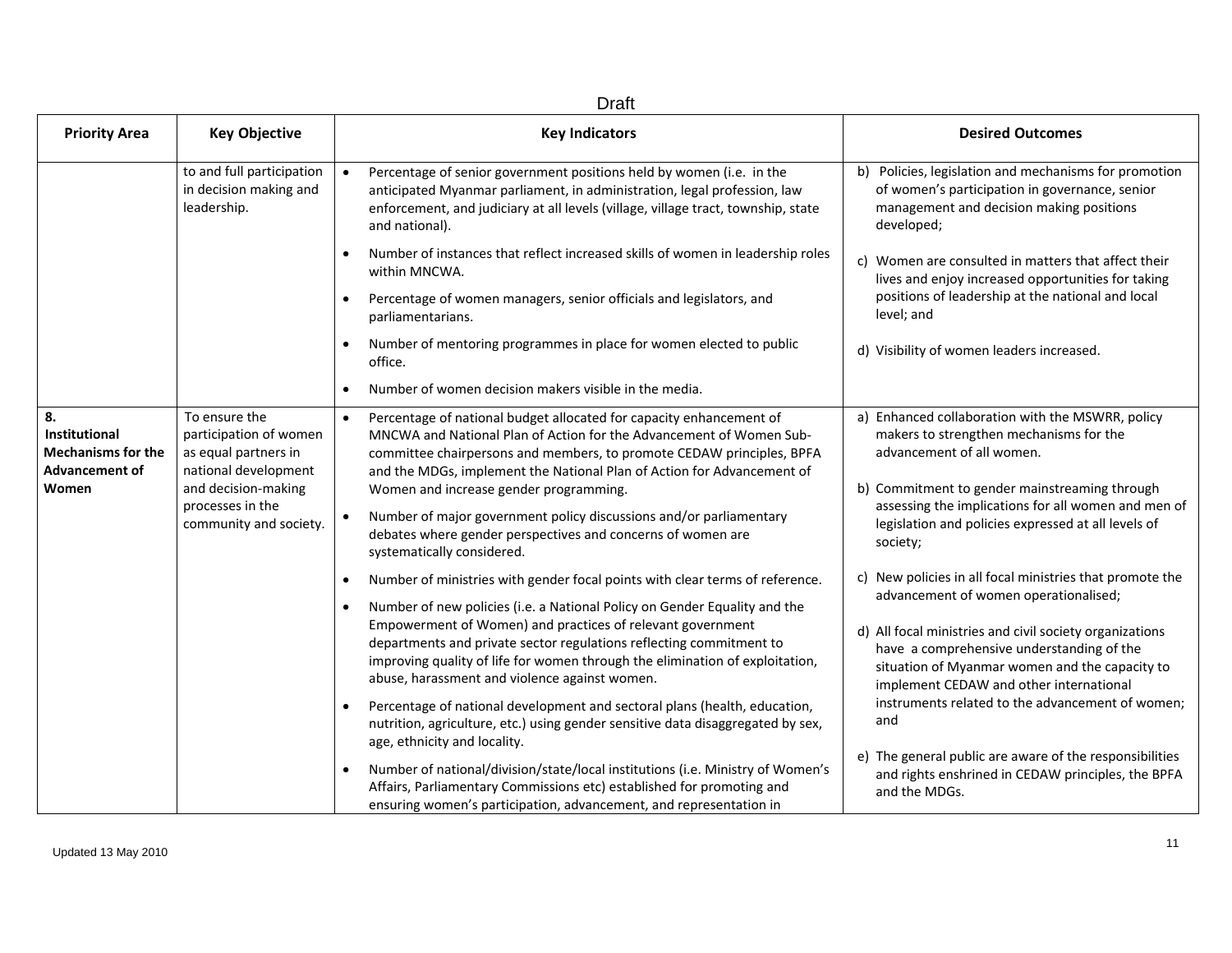| <b>Draft</b>                                  |                                                                                                                                                             |                                                                                                                                                                                                                                                                                                                                                                                                                                                                                                                                                                                                                                                                                                                                                                                                                                            |                                                                                                                                                                                                                                                                                                                                                                                                               |
|-----------------------------------------------|-------------------------------------------------------------------------------------------------------------------------------------------------------------|--------------------------------------------------------------------------------------------------------------------------------------------------------------------------------------------------------------------------------------------------------------------------------------------------------------------------------------------------------------------------------------------------------------------------------------------------------------------------------------------------------------------------------------------------------------------------------------------------------------------------------------------------------------------------------------------------------------------------------------------------------------------------------------------------------------------------------------------|---------------------------------------------------------------------------------------------------------------------------------------------------------------------------------------------------------------------------------------------------------------------------------------------------------------------------------------------------------------------------------------------------------------|
| <b>Priority Area</b>                          | <b>Key Objective</b>                                                                                                                                        | <b>Key Indicators</b>                                                                                                                                                                                                                                                                                                                                                                                                                                                                                                                                                                                                                                                                                                                                                                                                                      | <b>Desired Outcomes</b>                                                                                                                                                                                                                                                                                                                                                                                       |
|                                               |                                                                                                                                                             | leadership.<br>Ratio of women to men in civil society organizations, particularly women's<br>organizations<br>Number of public expressions of commitment to ensuring advancement of<br>$\bullet$<br>women and women's rights by adopting gender sensitive principles, values<br>and policies by all ministries.<br>Percentage of public aware of basic women's rights as reflected in CEDAW<br>and BPFA.                                                                                                                                                                                                                                                                                                                                                                                                                                   |                                                                                                                                                                                                                                                                                                                                                                                                               |
| 9.<br><b>Women and Human</b><br><b>Rights</b> | To ensure the<br>protection, promotion<br>and realisation of<br>women's and girl's<br>economic, social,<br>cultural, civil, and<br>political rights.        | Percentage of national budget allocated for the operationalisation of this<br>National Plan of Action for the Advancement of Women, the anti-trafficking<br>law as well as interventions to promote women's legal literacy.<br>Percentage of duty bearers/policy makers (i.e. police and judiciary) with<br>increased understanding of gender roles and responsibilities and human<br>rights pertaining to women, and technicalities of law and gender equality.<br>Percentage of women, disaggregated by ethnicity, aware of their legal rights<br>$\bullet$<br>including redress mechanisms.<br>Percentage of surveys and information management systems using gender<br>sensitive data disaggregated by sex, age, ethnicity and locality.<br>Number of government policies which specifically reflect the rights of women.<br>$\bullet$ | a) Enhanced collaboration with MSWRR and duty<br>bearers/policy makers to safeguard, promote and<br>realise the human rights of women;<br>b) Status and advancement of women, as well as their<br>legal literacy, understood and improved;<br>c) Human rights instruments to ensure equality and<br>non-discrimination implemented; and<br>d) Government policies specifically reflect the rights of<br>women |
| 10.<br>Women and the<br>Media                 | To strengthen<br>mechanisms for<br>ensuring the<br>advancement of<br>women through public<br>awareness of women's<br>rights and contribution<br>to society. | Percentage budgeted for promoting women as empowered members of<br>society and showcasing efforts to promote the advancement of women in<br>Myanmar society.<br>Number of male and female focal ministry personnel at national and local<br>$\bullet$<br>levels, and media related staff in the private sector, with increased<br>understanding of gender concepts and mainstreaming, and expressing ways<br>of integrating CEDAW recommendations, the Beijing Platform for Action, and<br>the Millennium Development Goals into their work.<br>Percentage of female-headed institutions/departments.<br>Percentage of media professionals aware of gender stereotyping.                                                                                                                                                                   | a) Enhanced collaboration with the MSWRR, the<br>Ministry of Information and the media-related<br>private sector;<br>b) Promotion of women as empowered members of<br>society with non-stereotypical role models<br>emerging; and<br>c) Efforts to promote the advancement of women<br>showcased in the media.                                                                                                |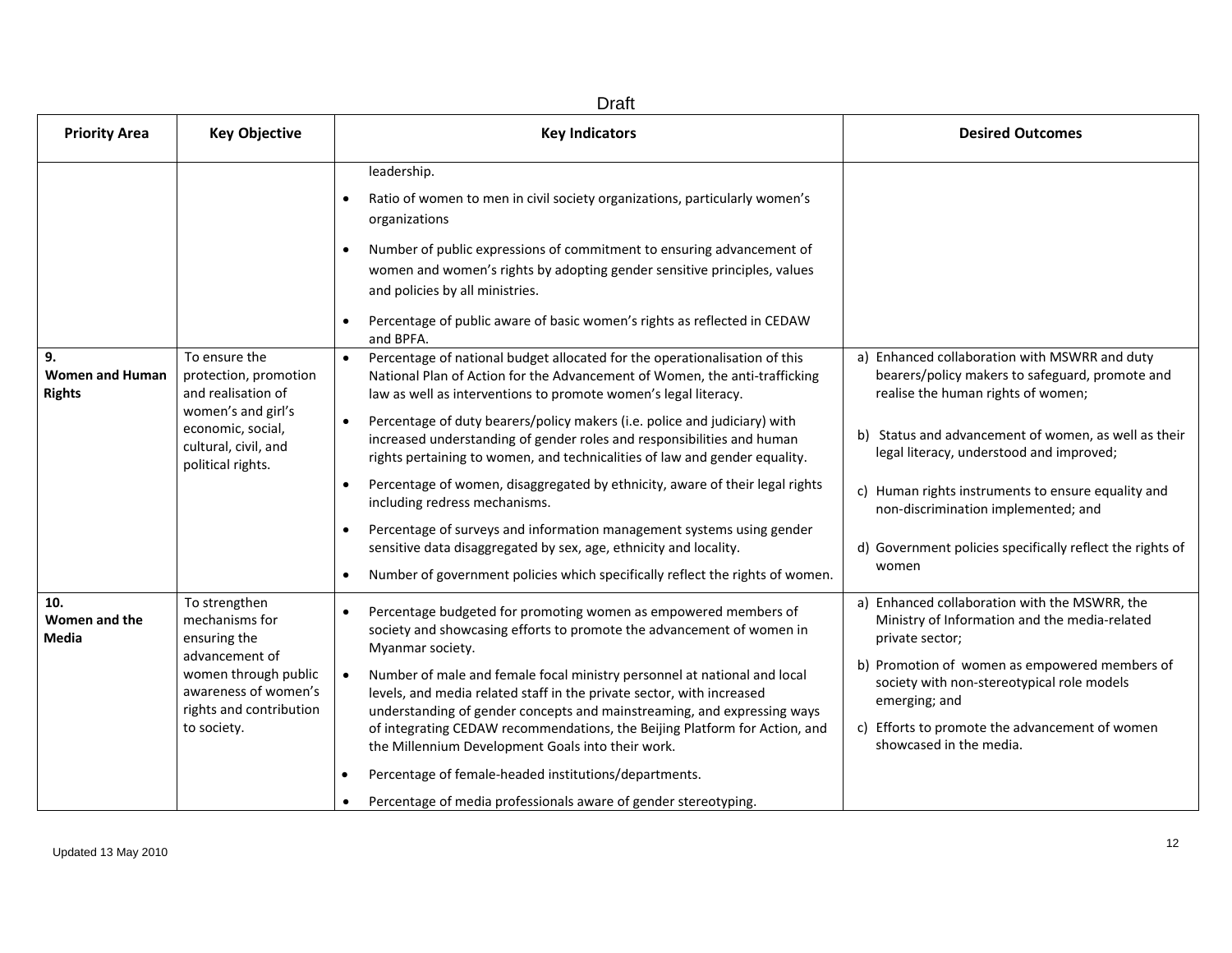| <b>Draft</b>                               |                                                                                                                                                   |                                                                                                                                                                                                                                                                                                                                                                                                                                                                                                                                                                                                                                                                                                                                                                                                                                                                                                                                                                                                                                                                                                                                                                                                                                                                                                                         |                                                                                                                                                                                                                                                                                                                                                                                                                                                                                                                                                                                                            |
|--------------------------------------------|---------------------------------------------------------------------------------------------------------------------------------------------------|-------------------------------------------------------------------------------------------------------------------------------------------------------------------------------------------------------------------------------------------------------------------------------------------------------------------------------------------------------------------------------------------------------------------------------------------------------------------------------------------------------------------------------------------------------------------------------------------------------------------------------------------------------------------------------------------------------------------------------------------------------------------------------------------------------------------------------------------------------------------------------------------------------------------------------------------------------------------------------------------------------------------------------------------------------------------------------------------------------------------------------------------------------------------------------------------------------------------------------------------------------------------------------------------------------------------------|------------------------------------------------------------------------------------------------------------------------------------------------------------------------------------------------------------------------------------------------------------------------------------------------------------------------------------------------------------------------------------------------------------------------------------------------------------------------------------------------------------------------------------------------------------------------------------------------------------|
| <b>Priority Area</b>                       | <b>Key Objective</b>                                                                                                                              | <b>Key Indicators</b>                                                                                                                                                                                                                                                                                                                                                                                                                                                                                                                                                                                                                                                                                                                                                                                                                                                                                                                                                                                                                                                                                                                                                                                                                                                                                                   | <b>Desired Outcomes</b>                                                                                                                                                                                                                                                                                                                                                                                                                                                                                                                                                                                    |
|                                            |                                                                                                                                                   | Number of references made to the advancement of women in speeches made<br>by government officials.                                                                                                                                                                                                                                                                                                                                                                                                                                                                                                                                                                                                                                                                                                                                                                                                                                                                                                                                                                                                                                                                                                                                                                                                                      |                                                                                                                                                                                                                                                                                                                                                                                                                                                                                                                                                                                                            |
|                                            |                                                                                                                                                   | Ratio of women to men in national broadcasts and advertisements.                                                                                                                                                                                                                                                                                                                                                                                                                                                                                                                                                                                                                                                                                                                                                                                                                                                                                                                                                                                                                                                                                                                                                                                                                                                        |                                                                                                                                                                                                                                                                                                                                                                                                                                                                                                                                                                                                            |
|                                            |                                                                                                                                                   | Number of cases/stories related to women's rights/issues published in the<br>media.                                                                                                                                                                                                                                                                                                                                                                                                                                                                                                                                                                                                                                                                                                                                                                                                                                                                                                                                                                                                                                                                                                                                                                                                                                     |                                                                                                                                                                                                                                                                                                                                                                                                                                                                                                                                                                                                            |
| 11.<br>Women and the<br><b>Environment</b> | To strengthen<br>mechanisms for<br>ensuring women's role<br>in the management and<br>safeguarding of natural<br>resources and the<br>environment. | Percentage budgeted for networking and training of focal ministries (Ministry<br>of Forestry, Ministry of Agriculture and Irrigation, and Ministry of Industry,<br>Health, and City Development Committees), to promote equal gender<br>management of natural resources and safeguarding the environment, and<br>responding to climate change.<br>Number of male and female focal ministry personnel at national and local<br>levels with increased understanding of gender concepts and mainstreaming,<br>and expressing ways of integrating CEDAW recommendations, the Beijing<br>Platform for Action, and the Millennium Development Goals into their work.<br>Percentage of female-headed institutions/departments.<br>Percentage of duty bearers and members of the general public aware of the<br>$\bullet$<br>gender impact of development and environmental policies and climate<br>change.<br>Number of instances of practical application of training and technical support<br>provided (i.e. gender impact assessment of development and environmental<br>policies, change in policy, strengthening or establishing mechanisms and<br>procedures to measure environmental impact on women) on the part of focal<br>ministry personnel.<br>Number of women with improved access to clean water and sanitation | a) Enhanced collaboration with the MSWRR, focal<br>ministries to promote women and the environment.<br>b) Women have increased involvement in managing<br>and safeguarding natural resources, environmental<br>protection and the addressing of climate change;<br>c) Focal ministry staff better able to understand gender<br>concepts and mainstreaming and who can collect,<br>analyze and use and disseminate sex disaggregated<br>data related to the environment; and<br>d) Integration of gender concerns and perspectives into<br>policies and programmes for sustainable<br>development promoted. |
| 12.<br><b>The Girl-child</b>               | To strengthen<br>mechanisms for<br>promoting and<br>protecting the rights of<br>the Girl-child.                                                   | Percentage budgeted for networking and training (i.e. gender budgeting,<br>gender impact assessments, gender analysis) of focal ministries (Ministry<br>Health, Education, and Home Affairs) to promote integrated approaches to<br>insuring survival, protection, participation, development, and advancement of<br>the Girl-child.<br>Number of male and female focal ministry personnel at national and local<br>levels (Health, Education, Home Affairs) with increased understanding of                                                                                                                                                                                                                                                                                                                                                                                                                                                                                                                                                                                                                                                                                                                                                                                                                            | a) Enhanced collaboration with the MSWRR, and focal<br>ministries (Education, Health, Home Affairs);<br>b) Comprehensive policies, plans of action and<br>programmes for the survival, protection,<br>development and advancement of the Girl-child to<br>promote and protect the full enjoyment of her                                                                                                                                                                                                                                                                                                    |